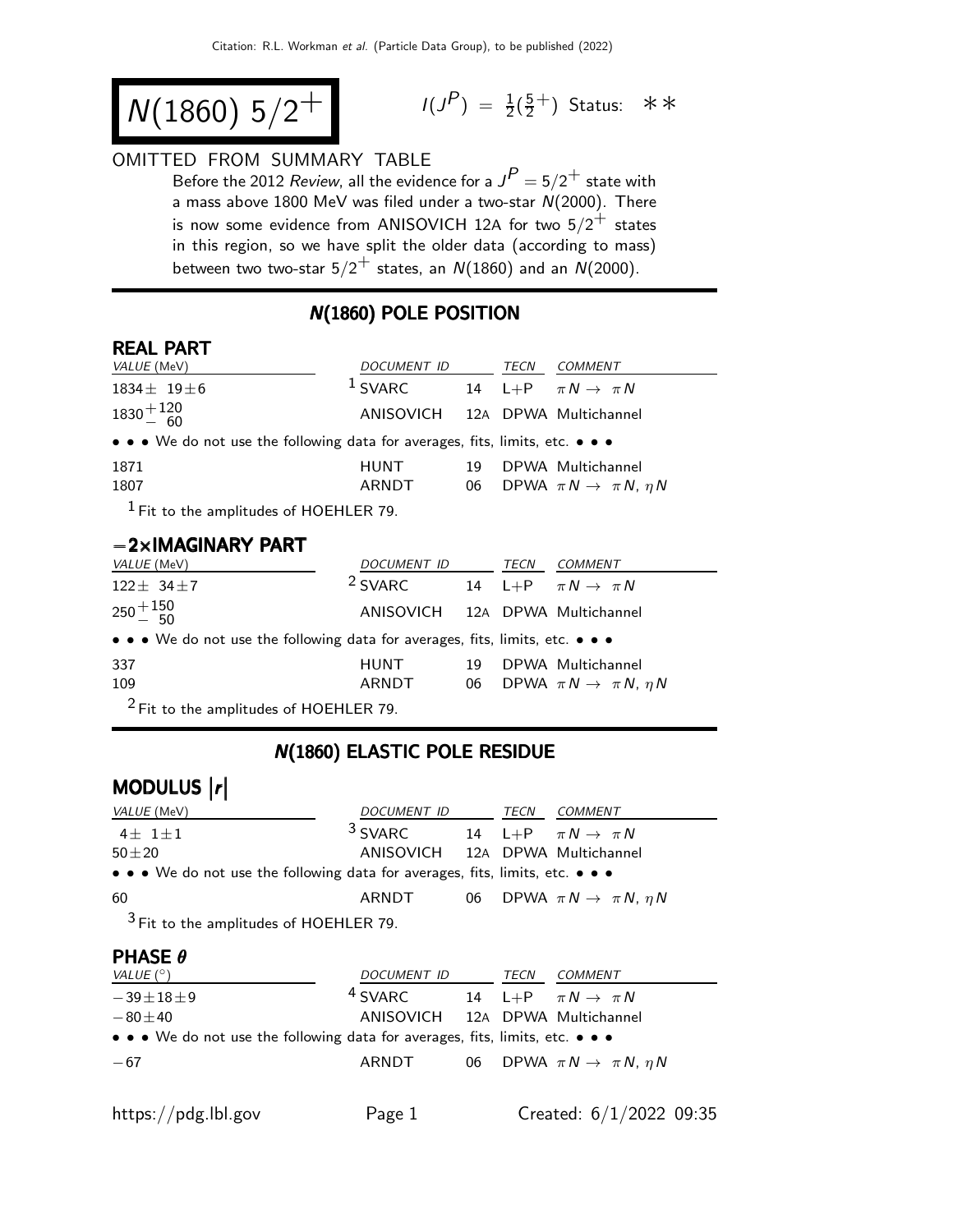4 Fit to the amplitudes of HOEHLER 79.

### N(1860) BREIT-WIGNER MASS

| <i>VALUE</i> (MeV)                                                            | DOCUMENT ID                                 |    | TECN | <i>COMMENT</i>                               |
|-------------------------------------------------------------------------------|---------------------------------------------|----|------|----------------------------------------------|
| $1928 \pm 21$                                                                 | $^5$ HUNT                                   | 19 |      | DPWA Multichannel                            |
| $1860 + 120$<br>- 60                                                          | ANISOVICH 12A DPWA Multichannel             |    |      |                                              |
| $1882 \pm 10$                                                                 | HOEHLER 79 IPWA $\pi N \rightarrow \pi N$   |    |      |                                              |
| • • • We do not use the following data for averages, fits, limits, etc. • • • |                                             |    |      |                                              |
| 1900 $\pm$ 7                                                                  | <sup>5</sup> SHRESTHA 12A DPWA Multichannel |    |      |                                              |
| 1817.7                                                                        | ARNDT                                       |    |      | 06 DPWA $\pi N \rightarrow \pi N$ , $\eta N$ |
| <sup>5</sup> Statistical error only.                                          |                                             |    |      |                                              |

### N(1860) BREIT-WIGNER WIDTH

| <i>VALUE</i> (MeV)                                                            | DOCUMENT ID                                 | TECN | <i>COMMENT</i>                               |
|-------------------------------------------------------------------------------|---------------------------------------------|------|----------------------------------------------|
| 376 $\pm$ 58                                                                  | $6$ HUNT                                    |      | 19 DPWA Multichannel                         |
| 270 $+140$<br>- 50                                                            | ANISOVICH 12A DPWA Multichannel             |      |                                              |
| 95 $\pm$ 20                                                                   | HOEHLER 79 IPWA $\pi N \rightarrow \pi N$   |      |                                              |
| • • • We do not use the following data for averages, fits, limits, etc. • • • |                                             |      |                                              |
| $219 + 23$                                                                    | <sup>6</sup> SHRESTHA 12A DPWA Multichannel |      |                                              |
| 117.6                                                                         | ARNDT                                       |      | 06 DPWA $\pi N \rightarrow \pi N$ , $\eta N$ |
| $6$ Statistical error only.                                                   |                                             |      |                                              |

## N(1860) DECAY MODES

|                       | Mode                                   | Fraction $(\Gamma_i/\Gamma)$ |
|-----------------------|----------------------------------------|------------------------------|
| $\Gamma_1$            | $N\pi$                                 | $4 - 20 \%$                  |
| $\Gamma_2$            | $N\eta$                                | $0 - 6$ %                    |
| $\Gamma_3$            | ΛК                                     | ${<}0.01%$                   |
| $\Gamma_4$            | $N\pi\pi$                              | >61%                         |
| $\Gamma_5$            | $\Delta \pi$                           | $20 - 54$ %                  |
| $\Gamma_6$            | $\Delta \pi$ , P-wave                  | $4 - 16 \%$                  |
| $\Gamma_7$            | $\Delta \pi$ , F-wave                  | 16-38 %                      |
| $\Gamma_8$            | $N \rho$                               | $< 8.6 \%$                   |
| $\Gamma$ <sub>9</sub> | $N\rho$ , $S=3/2$ , P-wave             | $< 8.5 \%$                   |
| $\Gamma_{10}$         | $N\rho$ , S=3/2, F-wave                | ${<}0.1\%$                   |
| $\Gamma_{11}$         | $N\sigma$                              | $41 - 61 \%$                 |
| $\Gamma_{12}$         | $\rho \gamma$                          |                              |
|                       | $\Gamma_{13}$ $p\gamma$ , helicity=1/2 | seen                         |
| $\Gamma_{14}$         | $p\gamma$ , helicity $=$ 3/2           | seen                         |
| $\Gamma_{15}$         | $n\gamma$                              | $0.0017 - 0.062 \%$          |
|                       | $\Gamma_{16}$ $n\gamma$ , helicity=1/2 | $0.0003 - 0.019 \%$          |
| $\Gamma_{17}$         | $n\gamma$ , helicity $=3/2$            | $0.0014 - 0.043 \%$          |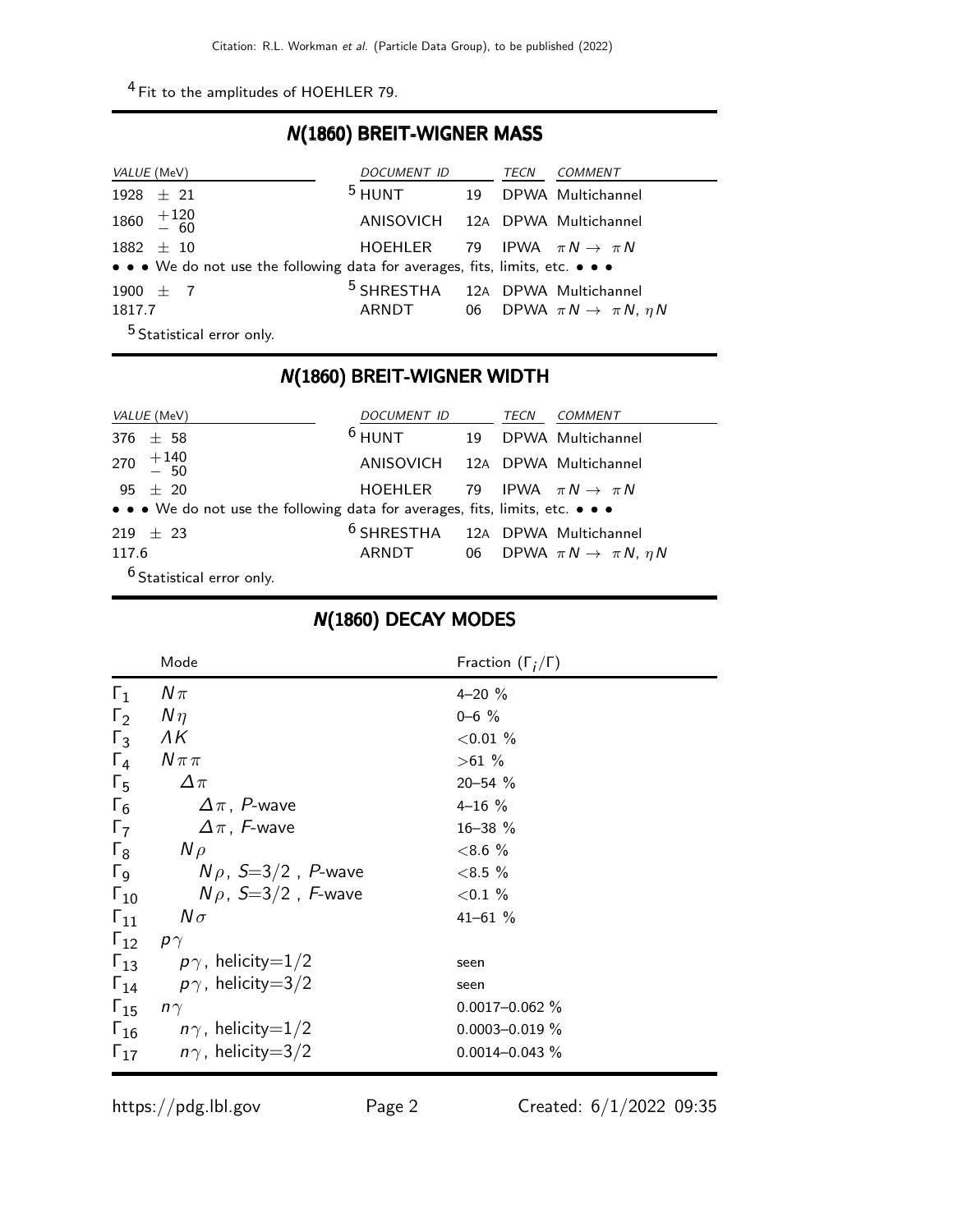# N(1860) BRANCHING RATIOS

| $\Gamma(N\pi)/\Gamma_{\rm total}$                                             |                       |    |             |                                           | $\Gamma_1/\Gamma$    |
|-------------------------------------------------------------------------------|-----------------------|----|-------------|-------------------------------------------|----------------------|
| VALUE (%)                                                                     | DOCUMENT ID           |    | TECN        | <i>COMMENT</i>                            |                      |
| 4-20 % OUR ESTIMATE                                                           |                       |    |             |                                           |                      |
| $8.0\pm0.1$                                                                   | 7 HUNT                | 19 |             | DPWA Multichannel                         |                      |
| 20 $\pm 6$                                                                    | ANISOVICH             |    |             | 12A DPWA Multichannel                     |                      |
| 4 $\pm 2$                                                                     | HOEHLER               | 79 |             | IPWA $\pi N \rightarrow \pi N$            |                      |
| • • • We do not use the following data for averages, fits, limits, etc. • • • |                       |    |             |                                           |                      |
| $17 \pm 1$                                                                    | <sup>7</sup> SHRESTHA |    |             | 12A DPWA Multichannel                     |                      |
| 12.7                                                                          | ARNDT                 | 06 |             | DPWA $\pi N \rightarrow \pi N$ , $\eta N$ |                      |
| <sup>7</sup> Statistical error only.                                          |                       |    |             |                                           |                      |
| $\Gamma(N\eta)/\Gamma_{\rm total}$                                            |                       |    |             |                                           | $\Gamma_2/\Gamma$    |
| VALUE(%)                                                                      | DOCUMENT ID           |    | TECN        | COMMENT                                   |                      |
| 0-6 % OUR ESTIMATE                                                            |                       |    |             |                                           |                      |
| $0.11 \pm 0.09$                                                               | $8$ HUNT              | 19 |             | DPWA Multichannel                         |                      |
| • • We do not use the following data for averages, fits, limits, etc. • • •   |                       |    |             |                                           |                      |
| ±2<br>4                                                                       | $^8$ SHRESTHA         |    |             | 12A DPWA Multichannel                     |                      |
| 8 Statistical error only.                                                     |                       |    |             |                                           |                      |
|                                                                               |                       |    |             |                                           |                      |
| $\Gamma(\Lambda K)/\Gamma_{\rm total}$                                        |                       |    |             |                                           | $\Gamma_3/\Gamma$    |
| VALUE (%)                                                                     | DOCUMENT ID           |    | TECN        | <b>COMMENT</b>                            |                      |
| <0.01 % OUR ESTIMATE                                                          |                       |    |             |                                           |                      |
| < 0.01                                                                        | $9$ HUNT              | 19 |             | DPWA Multichannel                         |                      |
| <sup>9</sup> Statistical error only.                                          |                       |    |             |                                           |                      |
| $\Gamma(\Delta \pi, P\text{-wave})/\Gamma_{\text{total}}$                     |                       |    |             |                                           | $\Gamma_6/\Gamma$    |
| VALUE $(\%)$                                                                  | DOCUMENT ID           |    | TECN        | <b>COMMENT</b>                            |                      |
| 4-16 % OUR ESTIMATE                                                           |                       |    |             |                                           |                      |
| $10\pm 6$                                                                     | $10$ HUNT             | 19 |             | DPWA Multichannel                         |                      |
| 10 Statistical error only.                                                    |                       |    |             |                                           |                      |
|                                                                               |                       |    |             |                                           |                      |
| $\Gamma(\Delta \pi, F\text{-wave})/\Gamma_\text{total}$                       |                       |    |             |                                           | $\Gamma_7/\Gamma$    |
| VALUE (%)                                                                     | <i>DOCUMENT ID</i>    |    | TECN        | <b>COMMENT</b>                            |                      |
| 16-38 % OUR ESTIMATE                                                          |                       |    |             |                                           |                      |
| $27 \pm 11$                                                                   | $11$ HUNT             | 19 |             | DPWA Multichannel                         |                      |
| 11 Statistical error only.                                                    |                       |    |             |                                           |                      |
|                                                                               |                       |    |             |                                           |                      |
| $\Gamma(N\rho, S=3/2, P$ -wave)/ $\Gamma_{\text{total}}$                      |                       |    |             |                                           | $\Gamma_{9}/\Gamma$  |
| VALUE $(\%)$                                                                  | DOCUMENT ID           |    | <b>TECN</b> | COMMENT                                   |                      |
| <8.5 % OUR ESTIMATE                                                           |                       |    |             |                                           |                      |
| < 8.5                                                                         | $12$ HUNT             | 19 |             | DPWA Multichannel                         |                      |
| 12 Statistical error only.                                                    |                       |    |             |                                           |                      |
|                                                                               |                       |    |             |                                           |                      |
| $\Gamma(N\rho, S=3/2, F$ -wave)/ $\Gamma_{\text{total}}$                      |                       |    |             |                                           | $\Gamma_{10}/\Gamma$ |
| VALUE (%)                                                                     | DOCUMENT ID           |    | TECN        | COMMENT                                   |                      |
| <0.1 % OUR ESTIMATE                                                           | $13$ HUNT             |    |             |                                           |                      |
| < 0.1                                                                         |                       | 19 |             | DPWA Multichannel                         |                      |
| 13 Statistical error only.                                                    |                       |    |             |                                           |                      |
|                                                                               |                       |    |             |                                           |                      |
| https://pdg.lbl.gov                                                           | Page 3                |    |             | Created: $6/1/2022$ 09:35                 |                      |